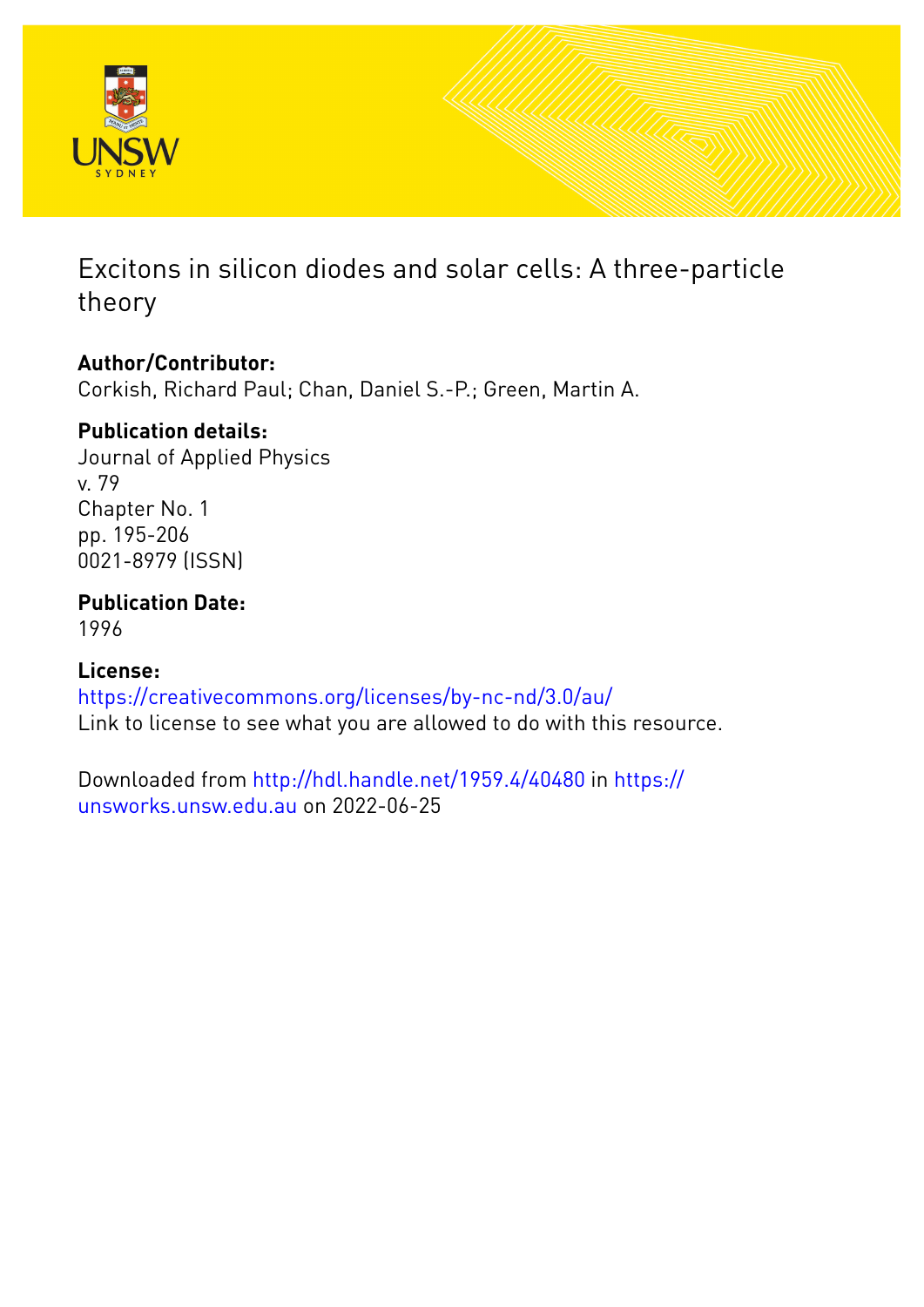### **Excitons in silicon diodes and solar cells: A three-particle theory**

Richard Corkish,<sup>a)</sup> Daniel S.-P. Chan,<sup>b)</sup> and Martin A. Green

*Centre for Photovoltaic Devices and Systems, University of New South Wales, Sydney, Australia 2052*

(Received 10 May 1995; accepted for publication 13 September 1995)

Recent work has indicated that a significant number of electrons and holes remain in the free-exciton form in silicon at room temperature, a finding which, if supportable by experimental evidence, requires the inclusion of excitons in diode and solar cell theory. Excitons, although neutral, may contribute to device currents by diffusing to the junction region where they may be dissociated by the field. A generalized three-particle theory of transport in semiconductors is presented. The results of application of the theory to silicon devices indicate a decrease in the dark saturation current as well as an increase in light-generated current when excitons are incorporated in the theory so long as exciton diffusion length exceeds that of the minority carriers. The work includes suggestions for experimental methods to confirm exciton involvement and to estimate the value of the exciton-binding parameter from spectral response measurements on solar cells. © *1996 American Institute of Physics.* [S0021-8979(96)00701-9]

### **I. INTRODUCTION**

Although exciton diffusion has been proposed as an important transport mechanism in organic photovoltaic cells, $<sup>1</sup>$ </sup> excitons have, to date, been neglected in room-temperature diode and inorganic solar cell theory for two reasons. Most importantly, it has been considered that exciton populations in semiconductors at room temperature and above are insignificant.<sup>2</sup> This view has been challenged by Hangleiter and Pilkuhn<sup>3</sup> and by Kane and Swanson,<sup>4</sup> who suggest that free-exciton densities in silicon at room temperatures can approach those of minority carriers. In Fig. 1 we show the ratio of exciton and minority carrier populations in silicon in low injection at 300 K, according to Kane and Swanson.<sup>4</sup> Increasing majority carrier concentration enhances screening of the Coulomb interaction between the electrons and holes which constitute the excitons and their binding energy is consequently reduced. This affects the population statistics, as indicated in Fig. 1. The decrease of the excitons' binding energy to zero corresponds to Mott's<sup>5</sup> insulator–metal transition and bound excitons cannot exist at higher majority carrier densities. For silicon in low injection the Mott density is<sup>4</sup>  $1.03 \times 10^{18}$  cm<sup>-1</sup>. The second reason for the neglect of excitons is that they are neutral and cannot, *per se*, contribute to current.<sup>6</sup> However, should an exciton diffuse to the *pn* junction region in a diode or solar cell it is likely to be dissociated by the strong electric field into its constituent carriers and is then able to contribute.<sup>4</sup>

Together, the possibility of significant exciton populations at room temperature, their probable involvement in current generation, and their proposed role in recombination suggest the need for the inclusion of excitons in diode and solar cell theory. $8.9$  In this article, we formulate a threeparticle theory, including exciton transport, and incorporate it into the theory for (i) a dark diode, and (ii) a solar cell whose base is assumed to be of infinite thickness and in which optical generation is assumed independent of position. In Sec. III we apply the theory to silicon devices at 300 K and propose an experimental technique to both confirm the contribution of exciton transport to current and to estimate the value of an important exciton binding parameter.

Our numerical results suggest a significant decrease in dark saturation current and simultaneous increase in short circuit current may be possible if exciton contributions are optimized and if exciton diffusion length exceeds that for minority carriers. However, confidence in the numerical results is limited by the lack of experimental values for exciton parameters at room temperature.

#### **II. THEORY**

#### **A. Three-particle formulation**

The three-particle (electron, hole, and exciton) theory outlined here was proposed by Green<sup>8</sup> and further developed by Chan.<sup>9</sup> The inclusion of excitons requires an additional term in each of the current continuity equations to account for the binding of carrier pairs into excitons:

$$
(1/q)\nabla \cdot J_n = U_{eh} - G_{eh} + B \tag{1}
$$

$$
(1/q)\nabla \cdot J_p = -U_{eh} + G_{eh} - B,\tag{2}
$$

where  $U_{eh}$  is the net recombination rate for electrons and holes (not preceded by exciton formation),  $G_{eh}$  is the rate of direct generation of carrier pairs (nonexcitonic) by external disturbances such as light, and *B* is the net rate at which electrons and holes bind together to form excitons. Additionally, we require a similar equation for the continuity of exciton flow,  $\Phi$ 

$$
\nabla \cdot \Phi = -U_x + G_x + B,\tag{3}
$$

where  $U_x$  is the exciton recombination rate and  $G_x$  is the rate of exciton generation by external disturbances such as light. Since excitons, being neutral, may flow only by diffusion, we have the following expression for excitonic flux:

$$
\Phi = -D_x \nabla \cdot n_x, \tag{4}
$$

where  $D_x$  is the diffusion coefficient for excitons.

a)Electronic mail: r.corkish@unsw.edu.au

b)Current address: Department of Mathematics, Massachusetts Institute of Technology, Cambridge, MA 02139.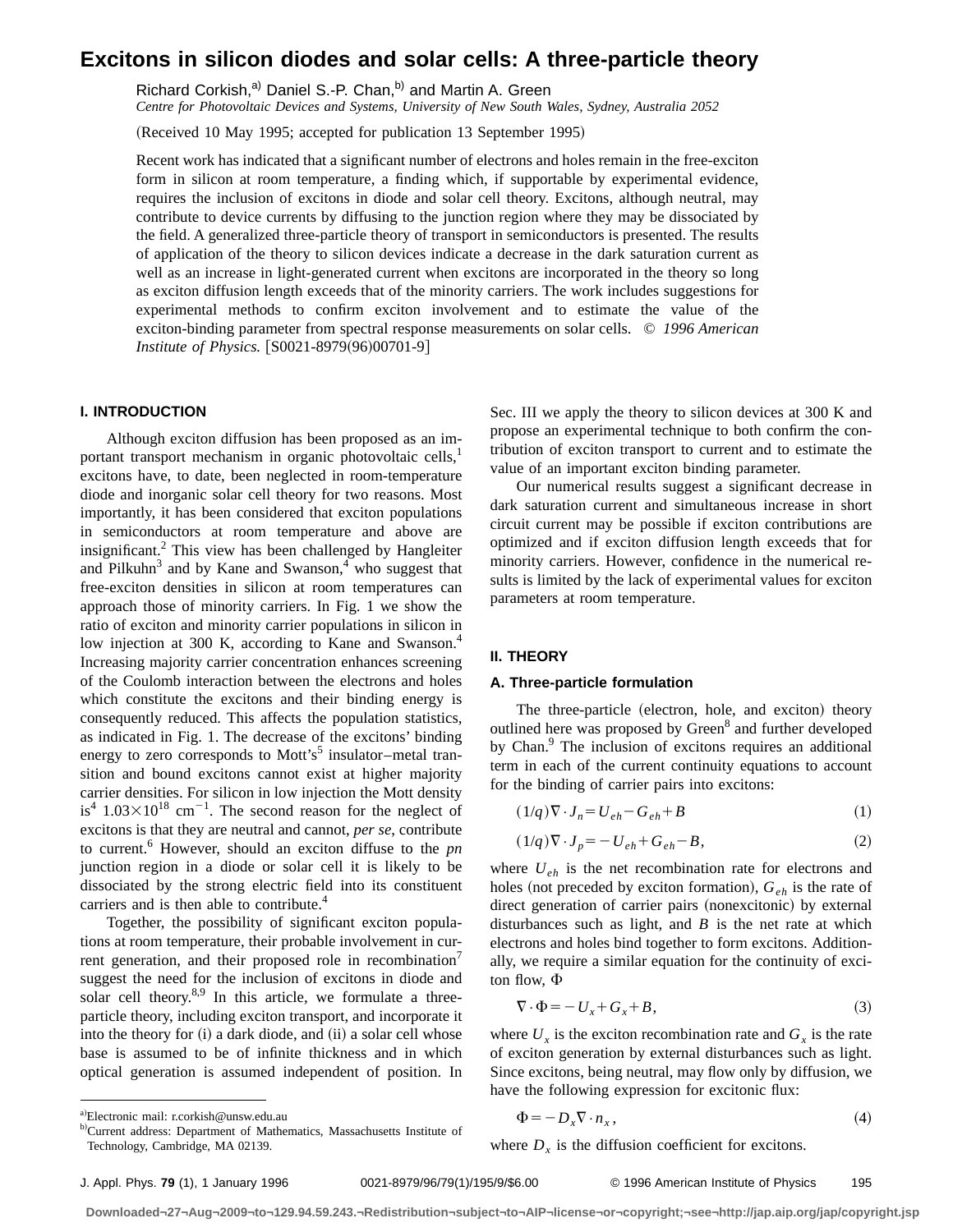

FIG. 1. Ratio of exciton and minority carrier concentrations in silicon in low injection at 300 K. Data is from Kane and Swanson,  $^{4}$  Eq.  $(27)$ . The ratio increases with doping density up to the Mott density at  $1.03 \times 10^{18}$  cm<sup>-3</sup>.

The recombination terms can be most simply expressed in terms of lifetimes  $U_{eh} = \Delta n / \tau_n = \Delta p / \tau_p$  and  $U_x = \Delta n_x / \tau_x$ , where  $\Delta n$ ,  $\Delta p$ ,  $\Delta n_x$  are the excess electron, hole, and exciton concentrations,  $\tau_n$ ,  $\tau_p$ ,  $\tau_x$  are the electron, hole, and exciton lifetimes with respect to recombination. The generation rates vary exponentially with distance from the surface:  $G_{eh} = G_{eh0} \exp(-\alpha z)$  and  $G_x = G_{x0} \exp(-\alpha z)$ , where  $G_{eh0}$ and  $G<sub>x0</sub>$  are the carrier and exciton generation rates at the semiconductor surface,  $\alpha$  is the absorption coefficient with all absorption processes (creation of electron-hole pairs and excitons and free-carrier absorption) considered and *z* is the distance into the semiconductor. From the law of mass action, the binding rate is given by  $9,10$ 

$$
B = b(np - n^*n_x),\tag{5}
$$

where *b* is a coefficient for binding of carriers into excitons,  $n^*$  is an equilibrium constant,<sup>11</sup> and  $n_x$  is the density of excitons. This formulation implicitly assumes that carrier  $\leftrightarrow$ exciton reactions occur more rapidly than recombination and generation processes. An equilibrium between carriers and excitons may not be possible in direct gap semiconductors with short radiative lifetimes.<sup>4</sup>

#### **B. Simplified diode and solar cell model**

We use a one-sided, abrupt-junction, wide-base diode model and generally follow the standard development of the theory for dark and illuminated diodes in the form outlined by Green.<sup>12</sup> We adopt the five main approximations stated and justified therein

- $(1)$  The depletion approximation.
- $(2)$  Within the depletion region the drift and diffusion currents are opposing and approximately equal in magnitude.
- (3) Low-level injection is assumed.
- (4) Minority carriers in bulk regions are assumed to flow predominantly by diffusion.
- $(5)$  Recombination in the depletion region is neglected.

Additionally, in our model we neglect the thin emitter layer of the cell ("one-sided" junction model) and consider only the base region, which we assume to be *p*-type. An electron will be collected (will contribute to current) if it diffuses to the edge of the depletion region at  $z=0$ . Similarly, if an exciton diffuses to the same plane or to a contact, it is assumed to be dissociated into an electron and a hole and to contribute to current. The analysis is one dimensional and all surface effects are neglected. The generalized theory is, of course, able to address less restricted situations.

#### **C. Simplified theory including excitons**

Since diffusion is assumed to be the predominant transport mechanism for minority carriers in the bulk and the only transport mechanism for excitons, we combine the modified continuity equations [Eqs.  $(1)$ – $(3)$ ] with Eq.  $(4)$  and the electron current density equation to produce the following coupled pair of differential equations (in one dimension) for *p*-type bulk semiconductor:

$$
D_n \frac{d^2 \Delta n}{dz^2} = \frac{\Delta n}{\tau_n} + b(\Delta n N_A - \Delta n_x n^*) - G_{eh} \exp(-\alpha z)
$$
\n(6)

and

$$
D_x \frac{d^2 \Delta n_x}{dz^2} = \frac{\Delta n_x}{\tau_x} - b(\Delta n N_A - \Delta n_x n^*) - G_x \exp(-\alpha z),
$$
\n(7)

where  $D_n$  and  $D_x$  are the diffusion coefficients for electrons and excitons, respectively. We are able to change from the total concentration to the excess concentration variables since  $np = n_n n^*$  by the law of mass action when the electron–exciton system is in equilibrium. The  $z=0$  plane is defined at the *p*-type edge of the depletion region and, hence, the boundary conditions<sup>12</sup> are  $n(z=0) = n_{p0} \exp(qV_a/kT)$ and  $n_x(z=0) = n_{x0}$ , where  $n_{p0} \approx n_i^2/N_A$ ,  $n_i$  is the intrinsic carrier concentration,  $V_a$  is the applied forward voltage,  $n_{x0}$ is the equilibrium exciton concentration and  $kT/q = 25.85$ mV at 300 K. At the other boundary,  $z = \infty$ , the electron and exciton densities must be finite.

We express Eqs.  $(6)$  and  $(7)$  in matrix form,

$$
\frac{d^2}{dx^2} \begin{bmatrix} \Delta n \\ \Delta n_x \end{bmatrix} = \begin{bmatrix} M_{11} & M_{12} \\ M_{21} & M_{22} \end{bmatrix} \begin{bmatrix} \Delta n \\ \Delta n_x \end{bmatrix} + \begin{bmatrix} \Gamma_n(z) \\ \Gamma_x(z) \end{bmatrix},
$$
(8)

where

$$
M_{11} = (1/\tau_n + bN_A)/D_n,
$$
  
\n
$$
M_{12} = -bn*/D_n,
$$
  
\n
$$
M_{21} = -bN_A/D_x,
$$
  
\n
$$
M_{22} = (1/\tau_x + bn^*)/D_x,
$$
  
\n
$$
\Gamma_n(z) = -G_{eh} \exp(-\alpha z)/D_n,
$$
  
\n
$$
\Gamma_x(z) = -G_x \exp(-\alpha z)/D_x,
$$
 (9)

and use standard eigenvalue–eigenvector techniques $13$  to solve the coupled differential equations. The characteristic polynomial of  $M$ , the matrix containing  $M_{ij}$ , is

$$
\chi(\epsilon) = \det(M - \epsilon I) = \epsilon^2 - (M_{11} + M_{22})\epsilon + M_{11}M_{22}
$$

$$
- M_{21}M_{12}, \qquad (10)
$$

**Downloaded¬27¬Aug¬2009¬to¬129.94.59.243.¬Redistribution¬subject¬to¬AIP¬license¬or¬copyright;¬see¬http://jap.aip.org/jap/copyright.jsp**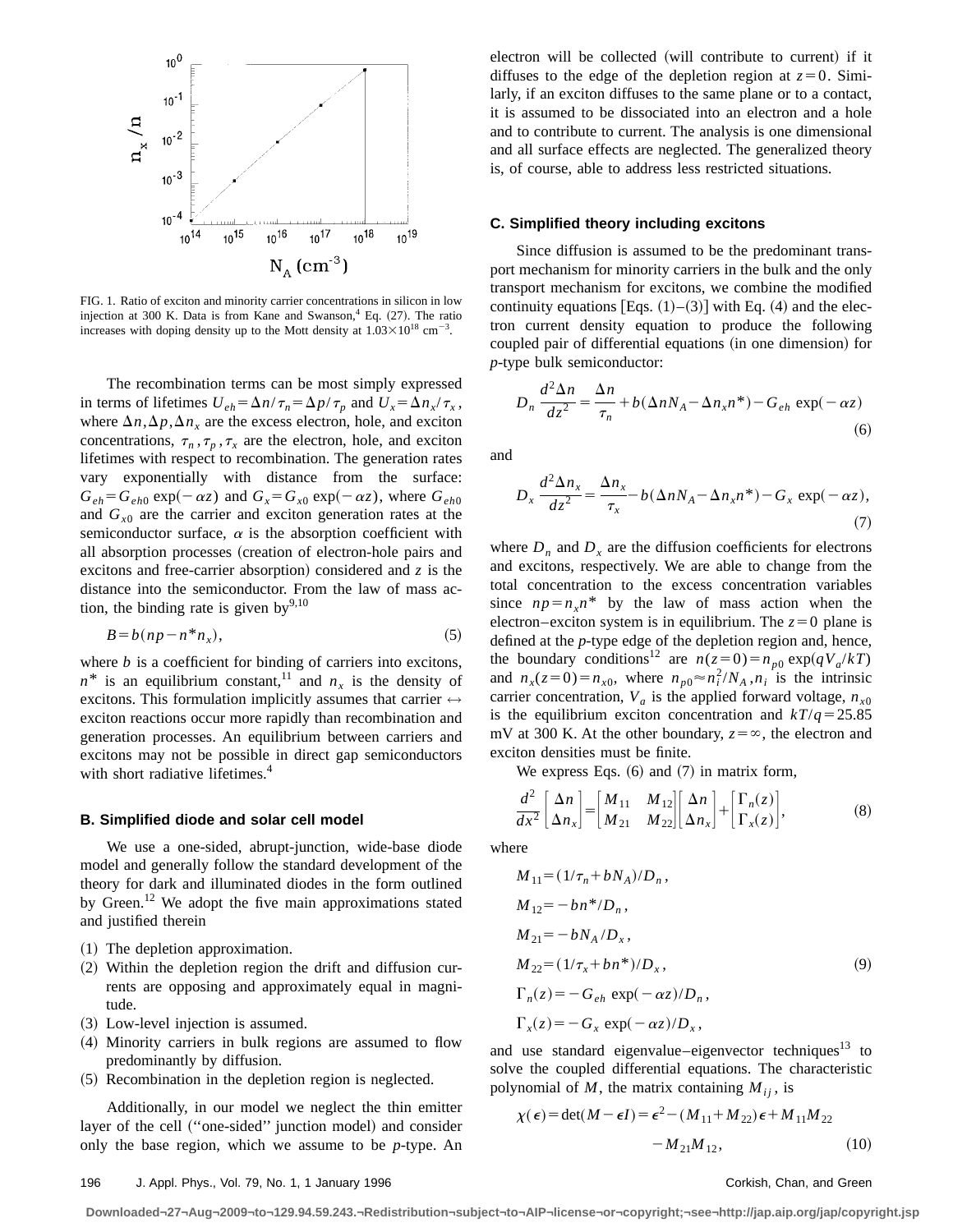where  $I$  is the identity matrix and its discriminant is  $\delta = M_{\Delta}^2 + 4M_{12}M_{21}$ , where  $M_{\Delta} = M_{11} - M_{22}$ . The two eigenvalues,  $\epsilon_{\pm}$ , are the roots of the characteristic polynomial

$$
\epsilon_{\pm} = 0.5[M_{11} + M_{22} \pm \delta^{1/2}]. \tag{11}
$$

In order to find physical meanings for these terms, we consider the decoupled  $(b=0)$  case, in which  $\epsilon_{\pm} = M_{11} M_{22}$ , and  $M_{11} = L_n^{-2}$  and  $M_{22} = L_x^{-2}$ , where  $L_n = (D_n \tau_n)^{1/2}$  and  $L_x = (D_x \tau_x)^{1/2}$ . In "exciton-dominant" systems, where  $M_{11} > M_{22}$ ,  $M_{11}$  must equal the larger eigenvalue,  $\epsilon_+$ , but in electron-dominant systems, where  $M_{11} < M_{22}$ ,  $M_{11} = \epsilon_2$ . Consequently, in an exciton-dominant system we call  $\epsilon_{+}^{1/2}$  the effective inverse diffusion length for electrons accounting for excitons ( $1/L'_n$ ) and  $\epsilon^{1/2}$  the effective inverse diffusion length for excitons accounting for electrons  $(1/L_x)$ . In electrondominant systems these designations are swapped.

### **1. Homogeneous (dark) solution**

The homogeneous solutions, which correspond to a diode in the dark  $(\Gamma_n = \Gamma_r = 0)$ , may be used to find the saturation current density,  $J_0$ . The homogeneous solutions are (see Appendix)

$$
\Delta n = 0.5 \delta^{-1/2} [(\delta^{1/2} + M_\Delta) \exp(-\epsilon_+^{1/2} z) + (\delta^{1/2} - M_\Delta)
$$
  
× exp(- $\epsilon_-^{1/2} z$ )] $n_{p0}$  exp( $qV_a/kT$ ) (12)

and

$$
\Delta n_x = M_{21} \delta^{-1/2} [\exp(-\epsilon_+^{1/2} z)]
$$
  
- 
$$
-\exp(-\epsilon_-^{1/2} z)] n_{p0} \exp(qV_a/kT).
$$
 (13)

The current density in a dark cell consists, since we neglect majority carrier current in the one-sided model, of flows of electrons and dissociating excitons. This is found by adding the flows at the  $z=0$  plane

$$
J_n = qD_n dn/dz|_{z=0} + qD_x dn_x/dz|_{z=0}
$$
  
= -0.5qD<sub>n</sub>{ $\epsilon_+^{1/2}$ [1 + (M<sub>Δ</sub> + 2rM<sub>21</sub>)δ<sup>-1/2</sup>]  
+  $\epsilon_-^{1/2}$ [1 - (M<sub>Δ</sub> + 2rM<sub>21</sub>)δ<sup>-1/2</sup>] $h_{p0}$  exp(qV<sub>a</sub>/kT), (14)

where  $r = D_x/D_n$ . Hence, the dark saturation current is

$$
J_0 = -0.5qD_n\{\epsilon_+^{1/2}[1 + (M_\Delta + 2rM_{21})\delta^{-1/2}] + \epsilon_-^{1/2}[1 - (M_\Delta + 2rM_{21})\delta^{-1/2}]\}n_{p0}.
$$
 (15)

This is to be compared to the corresponding expression when excitons are neglected (see Green,<sup>12</sup> p. 75):

$$
J_0' = -qn_{p0}D_n/L_n, \t\t(16)
$$

where  $L_n$  is the electron diffusion length. Numerical values from these equations are compared in Sec. III B 1.

#### **2. Inhomogeneous (illuminated) solution**

The inhomogeneous solution, for which either or both electron and exciton optical generation are non-zero, yields the light-generated current if the short circuit condition is applied. To solve Eq. (8) when  $\Gamma_n$  and/or  $\Gamma_x$  are finite, we first find a particular solution which is given by (see Appendix)

$$
\Delta n_{\text{partic}} = \exp(-\alpha z) / \chi(\alpha^2) [(M_{22} - \alpha^2) G_{eh} / D_n - M_{12} G_x / D_x]
$$
\n(17)

and

$$
\Delta n_{x,partic} = \exp(-\alpha z) / \chi(\alpha^2) [(M_{11} - \alpha^2) G_x / D_x
$$

$$
- M_{21} G_{eh} / D_n],
$$
(18)

where  $\chi(\alpha^2)$  is found from Eq. (10). In each of Eqs. (17) and  $(18)$  the first term in brackets is concerned with optical generation of the relevant particles and the second is describing the effects of the interaction between exciton and electron populations.

The particular solution is added to the homogeneous solution and the boundary conditions for short circuit are applied to yield

$$
\Delta n = R \cdot \exp(-\epsilon_+^{1/2} z) + S \cdot \exp(-\epsilon_-^{1/2} z) + \Delta n_{\text{partic}} \tag{19}
$$

and

$$
\Delta n_x = \gamma R \cdot \exp(-\epsilon_+^{1/2} z) + \eta S \cdot \exp(-\epsilon_-^{1/2} z) + \Delta n_{x, \text{partic}},
$$
\n(20)

where

$$
R = \{ G_{eh} / D_n [\eta (M_{22} - \alpha^2) + M_{21}]
$$
  
-  $G_x / D_x (\eta M_{12} + M_{11} - \alpha^2) \} M_{12} / [\delta^{1/2} \chi(\alpha^2)]$  (21)

$$
S = -\{G_{eh}/D_n[\gamma(M_{22}-\alpha^2)+M_{21}]\n- G_x/D_x(\gamma M_{12}+M_{11}-\alpha^2)\}\n\tag{22}
$$

$$
\gamma = 0.5[(M_{\Delta}^2 + 4M_{12}M_{21})^{1/2} - M_{\Delta}]/M_{12}
$$
 (23)

$$
\eta = -0.5[(M_{\Delta}^2 + 4M_{12}M_{21})^{1/2} + M_{\Delta}]/M_{12}.
$$
 (24)

Differentiation of Eqs.  $(19)$  and  $(20)$  then gives the lightgenerated current density

$$
J_L = qD_n dn/dz|_{z=0} + qD_x dn_x/dz|_{z=0}
$$
  
=  $-qD_n(R\epsilon_+^{1/2} + S\epsilon_-^{1/2} + \Delta n_{\text{partic}}\alpha)$   
 $-qD_x(\gamma R\epsilon_+^{1/2} + \eta S\epsilon_-^{1/2} + \Delta n_{x,\text{partic}}\alpha).$  (25)

For comparison, the light-generated current density when excitons are neglected is given by

$$
J_L' = q G_{eh} / (\alpha + L_n^{-1}).
$$
\n(26)

#### **III. APPLICATION TO SILICON DEVICES**

#### **A. Parameter values**

A total generation rate at the surface,  $G_{total0} = G_{eh0} + G_{x0}$ ,  $=10^{10}$  cm<sup>-3</sup> was assumed for all illuminated cases. The illuminated solar cell was modeled with  $\alpha=0$  in order to simulate constant generation rate throughout, corresponding to the case of illumination by weakly absorbed light.

#### **1. Electron parameters**

Kane and Swanson $4$  suggest that the exciton theory can account for an effective increase in  $n_i$  at doping densities below the Mott transition, similar to the result of band gap narrowing above that transition. We have excluded this apparent band gap narrowing from our formulation since it has

J. Appl. Phys., Vol. 79, No. 1, 1 January 1996 Corkish, Chan, and Green 197

**Downloaded¬27¬Aug¬2009¬to¬129.94.59.243.¬Redistribution¬subject¬to¬AIP¬license¬or¬copyright;¬see¬http://jap.aip.org/jap/copyright.jsp**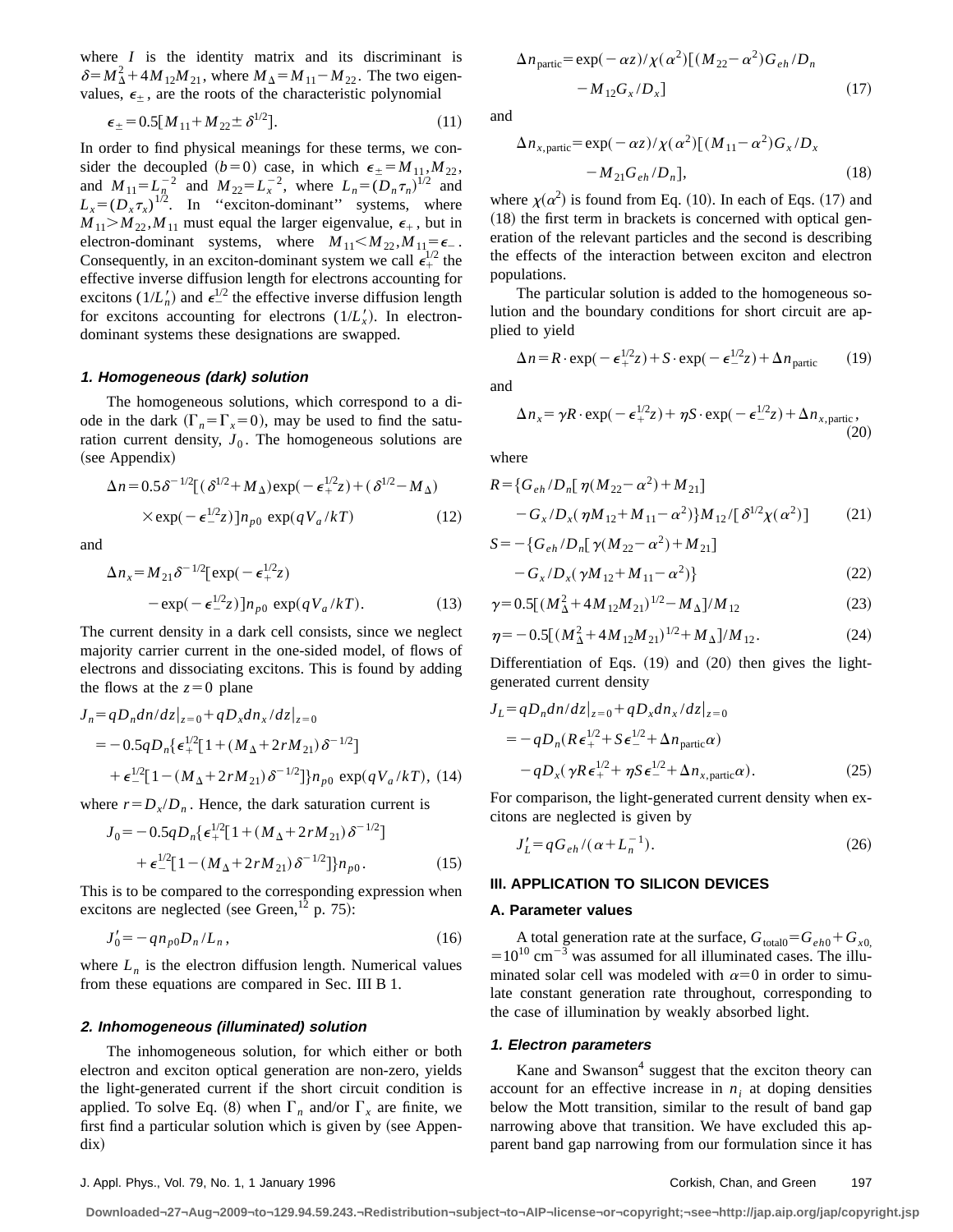no effect on the current ratios we present. However, this effect is included in our spectral response calculations, discussed in Sec. III A 4. We assume a value<sup>14</sup> of  $1.00\times10^{10}$  $cm^{-3}$  for the intrinsic carrier concentration at 300 K. Electron lifetime is assumed to vary with doping according to the following empirical relationship<sup>15</sup>

$$
\tau_n(N_A) = \tau_n(0) / (1 + N_A / 7.10 \times 10^{15}) \,\text{s},\tag{27}
$$

where  $\tau_n(0) = 1.70 \times 10^{-5}$ . Electron diffusion coefficient variation with doping was obtained from an empirical fit to a model for minority electron mobility as a function of doping density.<sup>16</sup>

#### **2. Exciton parameters**

For the unscreened exciton binding energy (appropriate for intrinsic material) we use the result of wavelengthderivative absorption measurements<sup>17</sup> at 1.8 K multiplied by 1.4 to account for the different effective masses at our temperature of 300 K. This yields an unscreened exciton binding energy of  $E_{x\infty}$ =20.6 meV.<sup>18</sup> Increasing majority carrier densities screen the exciton energy until eventually, at the Mott<sup>19</sup> density, the binding energy goes to zero and excitons cease to exist. For the case of low injection, this majority carrier density is<sup>4</sup>  $n_{\text{Mott}}$ =1.03×10<sup>18</sup> cm<sup>-3</sup> if we assume that the expression derived by Norris and Bajaj,<sup>20</sup> which was verified only for  $T \le 80$  K, may be used at 300 K. Hence, the binding energy as a function of doping is then given  $by<sup>4</sup>$ 

$$
E_x(N_A) = E_{x\infty} [1 - (N_A/n_{\text{Mott}})^{1/2}]^2.
$$
 (28)

This may be used to find

$$
n^*(N_A) = \exp[-E_x(N_A)/kT](N_C N_V)^{1/2}/f,
$$
 (29)

where we adopt Kane and Swanson's values of  $f \sim 21$  and  $(N_c N_V)^{1/2} \approx 3 \times 10^{19}$ . The exciton lifetime for intrinsic material,  $\tau_{r}(0)$ , at 300 K was calculated<sup>10</sup> by the principle of detailed balance to be equal to 100  $\mu$ s, which may be regarded as an upper bound. In this work, we assume that  $\tau_r$ varies with doping in proportion to  $\tau_n$  and investigate (see Sec. B 3, below) the effect of varying  $\tau_r(0)$ . Hence,  $\tau_r$  is given by Eq. (27) when  $\tau$ <sub>x</sub>(0) replaces  $\tau$ <sub>n</sub>(0). However, that expression does not account for the excitonic Auger mechanism in which free excitons are destroyed at deep impurity sites<sup> $\tau$ </sup> and exciton lifetimes may actually be shorter than assumed here. For the exciton diffusion coefficient we follow Kane and Swanson<sup>4</sup> in extrapolating to 300 K the empirical expression obtained<sup>21</sup> for  $T < 20$  K, resulting in  $D<sub>x</sub> = 17$  cm<sup>2</sup>  $s^{-1}$ . In the absence of experimental data, the diffusion coefficient is assumed independent of doping density since excitons are neutral particles.

On the basis of a model<sup>22</sup> for the thermal capture of electrons into traps, Nolle $^{10}$  assumes the following variation of the exciton binding parameter, *b*, with temperature

$$
b = 10^{-3}T^{-2} + 2.5 \times 10^{-6}T^{-1/2} + 1.5
$$
  
×10<sup>-7</sup> (cm<sup>3</sup> s<sup>-1</sup>). (30)

This gives a value of  $3\times10^{-7}$  at 300 K, in approximate agreement with the value of  $7\times10^{-7}$  obtained by extrapolating the theoretical expression,  $b = 1.14 \times 10^{-5} T^{-1/2}$ , obtained by Barrau *et al.*<sup>23</sup> for  $4 < T < 15$  K. In this article, we treat *b* 



FIG. 2. Ratio of dark saturation current density with excitons considered to that with excitons neglected as a function of the binding coefficient. The parameter is the doping density,  $N_A$  (cm<sup>-3</sup>): unfilled squares,  $10^{15}$ ; triangles,  $10^{16}$ ; diamonds,  $10^{17}$ ; filled squares,  $10^{18}$ .

as a variable for two reasons. Firstly, it allows us to confirm that when  $b \rightarrow 0$  our calculated currents relax towards the values expected from theory which neglects excitons and, secondly, we lack any experimental evidence for the value of *b*.

#### **B. Effect of excitons on device currents**

#### **1. Dark saturation current**

The dark saturation current was calculated by Eq.  $(15)$ with excitons considered and by Eq.  $(16)$  with excitons neglected, assuming  $\tau_{r}(0) = 10^{-4}$  s. The ratio of these currents is shown in Fig. 2 as a function of the binding coefficient, *b*, and with the doping density as a parameter. Note that we expect<sup>10,23</sup>  $b \sim 10^{-7}$  cm<sup>3</sup> s<sup>-1</sup>. The inclusion of excitons in the theory makes no difference to the saturation current if *b* is very small, regardless of doping, since there is no path for the creation of a significant population of excitons: small values of the binding coefficient prevent the relaxation of many electron-hole pairs to the exciton state. Hence, the theory including excitons agrees with that neglecting them when  $b \rightarrow 0$  and  $G<sub>x</sub>=0$ . For larger *b* we note a reduction in the saturation current, particularly for doping of  $10^{18}$  cm<sup>-3</sup> for which it is reduced by up to 30%. In order to explain the divergence of  $J_0/J_0'$  from unity at high doping values, we note that examination of the ratio of Eqs.  $(15)$  and  $(16)$  for high *b* reveals that in this exciton-dominant system

$$
J_0/J_0' \approx L_n/L_x' \,. \tag{31}
$$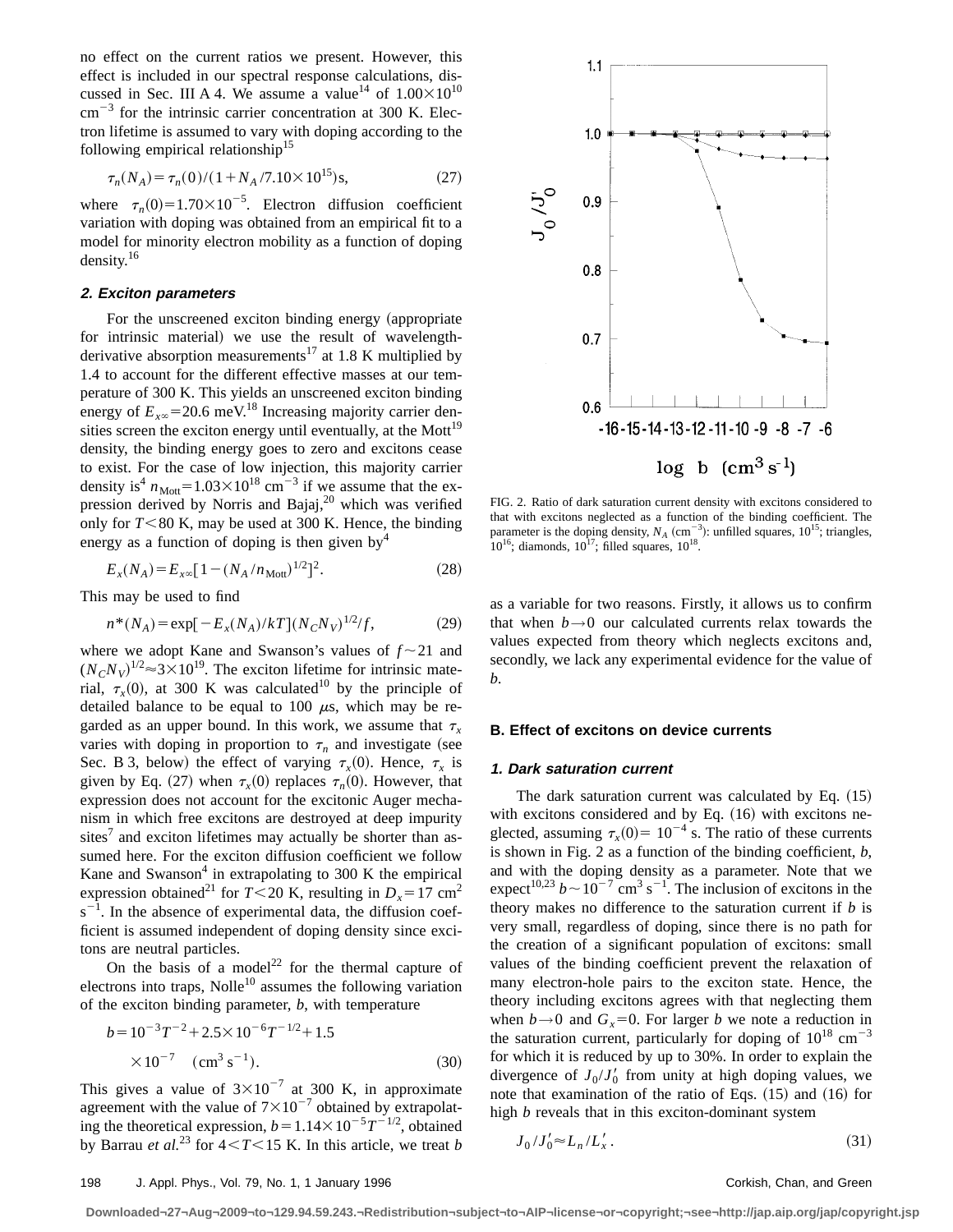

FIG. 3. Effective diffusion length for excitons,  $L'_x = \epsilon^{-1/2}$ , and the diffusion length for electrons,  $L_n$ , as a function of doping density for fixed value of the binding coefficient,  $b=10^{-6}$ .

As doping is increased, both  $L_n$  and  $L'_x$  (see Fig. 3) decrease but  $L'_x$  falls more slowly than  $L_n$ , resulting in a decrease in the current ratio. More generally, the effect of exciton involvement is evident only if the excitonic diffusion length differs from that for minority carriers. The reader may verify using Eq. (11) that  $L'_x = \epsilon_-^{-1} = \tau D = L_n$  when we set  $\tau = \tau_n$  $= \tau_x$  and  $D = D_n = D_x$ . In the case illustrated by Fig. 3, the difference between  $L_n$  and  $L'_x$  when  $N_A = 10^{18}$  cm<sup>-3</sup> can be attributed to  $\tau_n \neq \tau_x$  (52%) and  $D_n \neq D_x$  (48%).

### **2. Short circuit current with**  $G_x = 0$ **,**  $G_{eh} \neq 0$

When  $G_x = 0$  excitons are created only through the relaxation of electron-hole pairs. This situation corresponds to spectral regions where exciton absorption is an insignificant fraction of the total absorption.<sup>24</sup> Figure 4 shows the ratio of short circuit current with excitons considered [see Eq.  $(25)$ ] to that with excitons neglected [see Eq.  $(26)$ ], assuming  $\tau_r(0) = 10^{-4}$  s. For large values of the binding coefficient and for doping of  $10^{18}$  cm<sup>-3</sup> we calculate that excitons improve the short circuit current by up to 44%.

#### **3. Sensitivity to exciton lifetime**

Since our value<sup>10</sup> of  $\tau_r(0)$  is uncertain due to the lack of experimental data, we investigate the sensitivity for our results to this parameter. Figures  $5(a)$  and  $5(b)$  show the ratios  $J_0'/J_0'$  and  $J_L/J_L'$  as functions of doping density for a fixed value of  $b=10^{-7}$  cm<sup>3</sup> s<sup>-1</sup> for  $\tau_x(N_A) = \tau_n(N_A)$  (i.e.,  $\tau_x(0) = 1.7 \times 10^{-5}$ ,  $\tau_x(N_A) = 10 \tau_n(N_A)$ , and  $\tau_x(N_A)$  $=0.1\tau_n(N_A)$ . When the lifetimes are equal the divergences of the ratios from unity at high doping levels are entirely due to our assumption that  $D_x \neq D_n$  since setting  $\tau_x = \tau_n$  and



FIG. 4. Ratio of short circuit current with excitons considered to that with excitons neglected as a function of the binding coefficient. The parameter is the doping density,  $N_A$  (cm<sup>-3</sup>): unfilled squares,  $10^{15}$ ; triangles,  $10^{16}$ ; diamonds,  $10^{17}$ ; filled squares,  $10^{18}$ .

 $D_x = D_n$  results in  $J_0 / J_0' = 1$  and  $J_L / J_L' = 1$ . The latter result indicates that the fundamental causes of the changes with exciton inclusion are the different lifetimes and diffusivities of excitons and electrons. When  $\tau_x > \tau_n$ , Fig. 5 shows an improvement in each current ratio and  $\tau_x \leq \tau_n$  causes each to be degraded. This highlights the dependence on exciton diffusion length of the beneficial effects shown in Figs. 2 and 4 and the need for experimental values of exciton parameters.

#### **4. Short circuit current with**  $G_x \neq 0$

For certain ranges of wavelength near the band edge of an indirect semiconductor the absorption into exciton states is a significant fraction of the total absorption.<sup>24</sup> The short circuit current ratio,  $J_L/J_L'$ , was recalculated for a fixed doping of  $N_A = 10^{18}$  cm<sup>-3</sup> with  $G_{x0}/G_{\text{total0}}$  variable between zero and unity and assuming intrinsic lifetime of  $\tau_{r}(0) = 100 \mu s$ . The results are shown in Fig. 6. Of particular note is the very large increase in short circuit current when *b* is small and a large fraction of the total generation is of excitons rather than carrier pairs. In this situation, the small value of *b* prevents most of the optically generated excitons from dissociating into carrier pairs and our assumed values for lifetimes and diffusion coefficients yield  $L_x/L_n=3.33$ , equal to the factor of improvement in current for small *b* when  $G_{x0}/G_{\text{total}}=1$ . In other words, the cell's collection volume is multiplied by 3.33 under the present assumptions when the diffusion of excitons dominates that of electrons. For larger, and more realistic, values of the binding coefficient many of the optically generated excitons dissociate and the effective collection volume decreases. Hence, if *b* is actually near its calcu-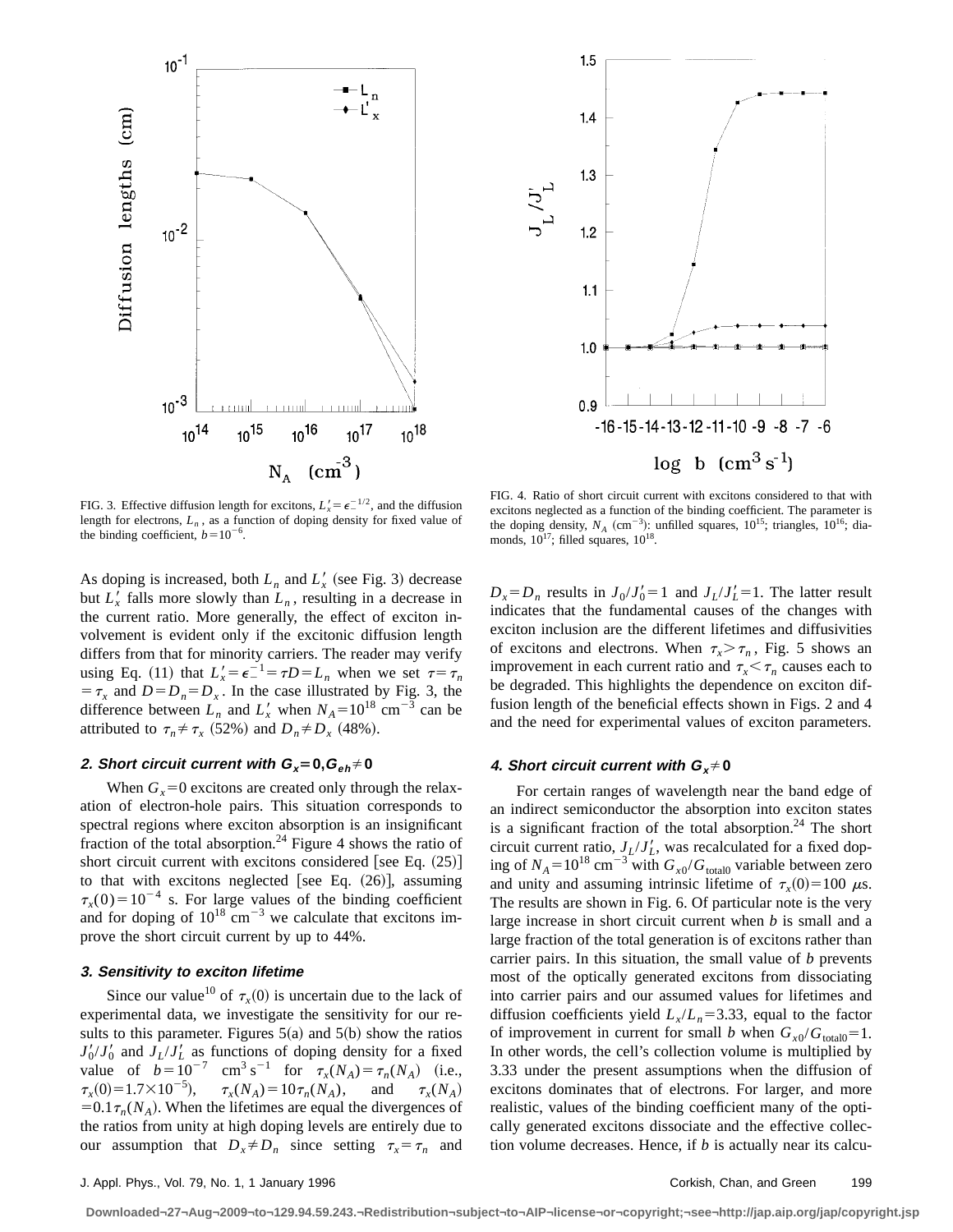

FIG. 5. Effect of varying exciton lifetime on the ratio of (a) dark saturation current density and (b) short circuit current density with excitons considered to that with excitons neglected as a function of doping density. A fixed value of  $b=10^{-7}$  is assumed. The parameter is the ratio of exciton to carrier lifetime: 0.1, triangles; 1, squares; 10, diamonds.

lated values<sup>10,23</sup> no additional<sup>25</sup> structure due to exciton current contributions would be expected in the spectral response spectrum where  $G_{x0}/G_{\text{total}0}$  is high.

This suggests a method by which the involvement of exciton transport at room temperature could be confirmed and a range for *b* might be found experimentally. If *b* is



FIG. 6. Ratio of short circuit current density with excitons considered to that with excitons neglected as a function of the binding coefficient for fixed doping density of  $10^{18}$  cm<sup>-3</sup>. The parameter is the fraction of the optical generation which is of excitons: unfilled squares, 0%; triangles, 10%; diamonds, 50%; filled squares, 100%. The open squares in this graph correspond to the filled squares in Fig. 4.

actually in the range  $b \le 10^{-12}$  cm<sup>3</sup> s<sup>-1</sup> and if the exciton diffusion length is significantly longer than that of electrons we would expect to see some positive impact of excitonic current contributions on the spectral response of heavily doped solar cells. Effects would be manifested in spectral ranges where excitonic generation is a significant fraction of the total generation. A study of the indirect absorption edge of silicon<sup>24</sup> showed that this condition is met where strong excitonic absorption components are superimposed on an otherwise relatively weak absorption spectrum. In particular, the onset of optical absorption, which is mediated by TO phonon absorption, produces  $G_{x0}/G_{\text{total0}}$  values up to  $\sim 0.5$ while the TO plus Raman phonon set's contribution yields  $G_{x0}/G_{\text{total}0}$  up to ~0.8. Figure 7 gives, for base doping of  $10^{18}$  cm<sup>-3</sup>, a guide to the current improvements which would be expected in the spectral region dominated by the latter phonon set. Since the threshold for an excitonic absorption component mediated by phonon absorption is given by  $2^4$  $E_g(T) - \Delta E_{g,app} - E_x(T, N_A) - E_p$ , where  $E_g$  is the indirect band gap,  $\Delta E_{g,app}$  is the apparent band gap narrowing due to excitons,<sup>4</sup> and  $E_p$  is the energy of the phonon set, the enhanced spectral response would be expected to have its threshold at a photon energy of 0.9875 eV, assuming a doping density of  $10^{18}$  cm<sup>-3</sup>. Additional, weaker enhancements would be expected above the thresholds for optical absorption components mediated by other phonon sets, especially the TO phonon whose threshold is at 1.0657 eV. For clarity, thermal broadening $^{24}$  has not been included in the curves presented in Fig. 7 and measured spectra will have a less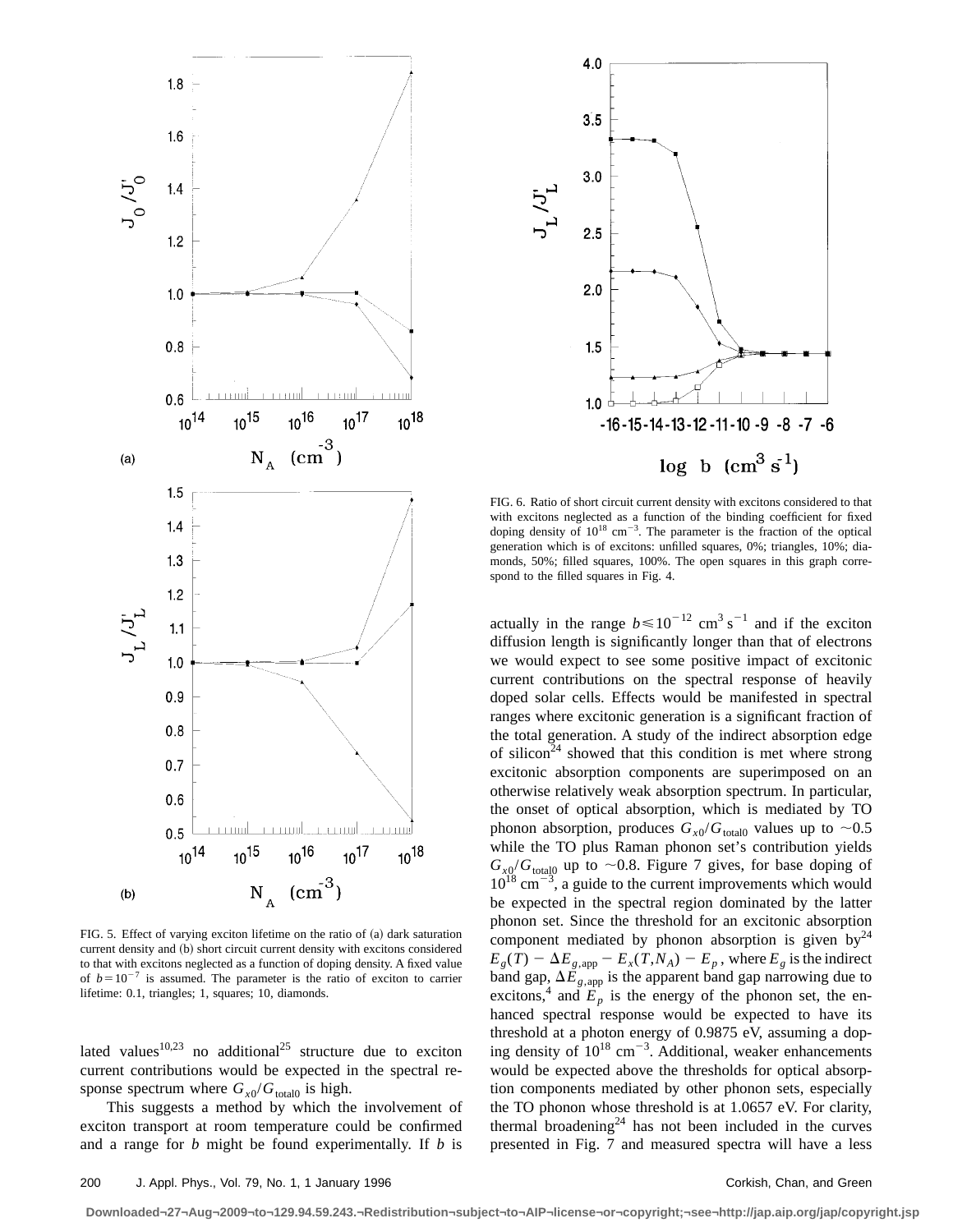

FIG. 7. Theoretical spectral response, without thermal broadening, of silicon which is undoped (lowest curve) and doped to  $10^{18}$  cm<sup>-3</sup>. The "No exciton enhancement'' line is for doped silicon in which excitons are assumed to make no contribution to the current. The curve labeled  $b=3.10^{-7}$  was calculated assuming all parameter values as proposed in Sec. III A 2 and that labeled  $b=10^{-16}$  was calculated using a very low value,  $b=10^{-16}$  cm<sup>3</sup> s<sup>-1</sup> for the exciton binding parameter. The latter curve follows the No exciton enhancement line at low photon energies.

distinct shape than shown. The lowermost curve was calculated in the same way as the theoretical absorption coefficient<sup>26</sup> in the earlier work,<sup>24</sup> except that the exciton energy has been corrected for room temperature (see Sec. III A 2). It models the spectral response of a lightly doped cell. The solid line models a cell in which the base is doped to  $10^{18}$  cm<sup>-3</sup>, but there is no enhancement of short circuit current by the transport of excitons. Here, the spectrum has been shifted for the effect of the doping level on exciton energy (see Eq. 28) and for the apparent band gap narrowing  $(13.8 \text{ meV in this case})$ . The curve labeled " $b=3e-7$ " models the spectral response we would expect if the binding parameter is equal to Nolle's estimate and the other parameters are as assumed in Sec. III A 2 above. In this case, we see from Fig. 6 that the current enhancement is independent of the variation of  $G_{x0}/G_{\text{total0}}$  with photon energy and the spectral response is simply scaled up by a constant factor of 1.442, the value obtained from Fig. 6. For the curve labeled  $b=1e-16$  in Fig. 7, the binding parameter is assumed to be much lower  $(b=10^{-16} \text{ cm}^3 \text{ s}^{-1})$  and other parameters are as for the previous case. For this situation, Fig. 6 indicates that the current enhancement strongly depends on  $G_{x0}/G_{\text{total}}$ , so it was necessary to estimate that ratio at each value of photon energy (Fig. 8) and use Eqs.  $(25)$  and  $(26)$  to calculate the current enhancement,  $J_L/J_L'$  at each point.<sup>27</sup> The " $b=1e-$ 16'' curve of Fig. 7 is equivalent to that for no enhancement for photon energies below the  $(TO+Raman)$  excitonic absorption threshold since  $J_L/J'_L = 1$  for this value of *b* when there is negligible absorption into exciton states  $(Fig. 6)$ .

Hence, the involvement of exciton transport may be confirmed by the comparison of spectral responses for lightly and heavily doped cells and the value of *b* may be estimated from the magnitude of the  $(TO+Raman)$  "step" in the spectral response so long as the exciton lifetime and diffusivity are known. Since the spectral response improvements are due to an effective increase in the active volume of the solar cell, it is important that the cell $(s)$  used for such an experi-



FIG. 8.  $G_{x0}/G_{\text{total0}}$  values obtained by dividing the excitonic part (proportional to the square root of photon energy) of the TO plus Raman phonon set absorption spectrum by the total absorption spectrum. Thermal broadening was excluded from the calculation of the spectra.

ment have base thickness greatly exceeding the electron diffusion length. Ideally, in order for the current enhancements shown in Fig. 7 for  $b=10^{-16}$  cm<sup>3</sup> s<sup>-1</sup> to be fully realized, the base thickness must exceed 3.33 times the electron diffusion length if we accept the parameter values cited in Sec. III A 2.

Another technique which may provide evidence for exciton transport at room temperature is the comparison of spectral response on either side of the doping density at which the Mott transition occurs. If the exciton diffusion length is significantly different from the minority carrier diffusion length there should be a sharp change in the spectral response intensity when doping is changed from immediately below the transition density, where exciton contributions are maximized, to just above it, where the excitonic levels have merged into the continuum. In interpreting the results of such an experiment, one would need to consider band gap narrowing due to heavy doping.<sup>28</sup>

### **IV. CONCLUSIONS**

We have developed a theoretical basis for the incorporation of a third type of particle, the free exciton, into a generalized theory of transport in semiconductors and demonstrated this theory by its application to simplified cases of junction diode and solar cell operation. Expressions are given for minority carrier and exciton distributions in the bulk of the base in the dark under the influence of uniform generation and for the dark saturation and (lighted) short circuit currents. Using the best available information on room temperature parameters for excitons, we applied the theory to silicon cells to predict that in the absence of other effects which might counteract the exciton effects, excitons may reduce dark saturation current by up to 30% and simultaneously improve light-generated current by up to 44%. These changes are entirely dependent on the difference in exciton and minority carrier diffusion lengths. Confidence in the numerical results is limited by our reliance on values for room-temperature properties of excitons which have not yet been confirmed by experiment. In particular, we would pre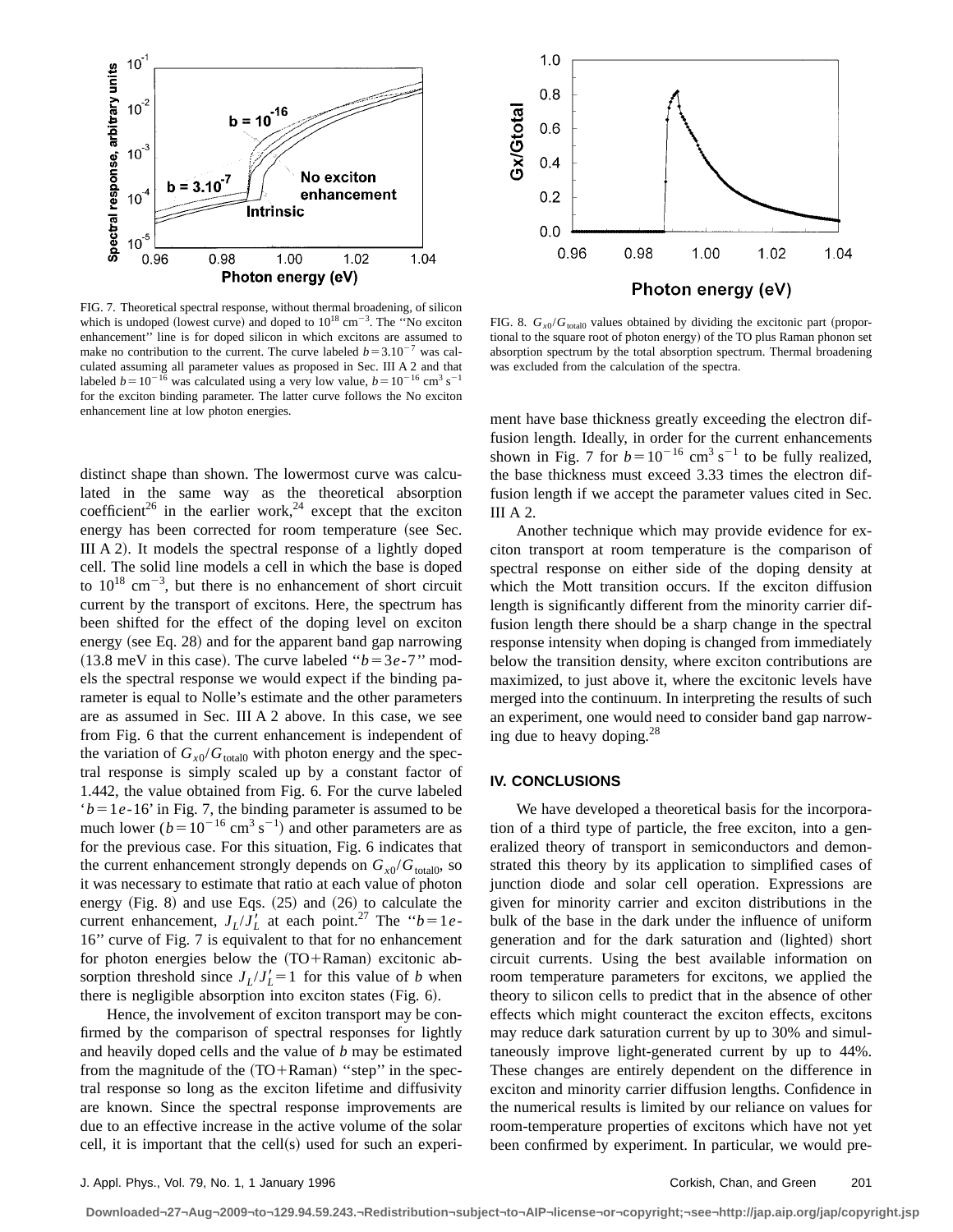fer to have verified values for exciton lifetime, diffusion coefficient, binding coefficient, and equilibrium constant at 300 K. Our model shows that excitons cause an *increase* in saturation current and *decrease* in light-generated current when the exciton diffusion length is assumed shorter than that of the minority carriers. This work includes suggestions for experimental methods to confirm exciton involvement and to estimate the value of the exciton binding parameter from room-temperature spectral response measurements on solar cells.

It should be noted that excitons are, presumably, active in present devices which were designed without their consideration and that excitons already contribute to their characteristics. This work opens up the possibility of optimizing their involvement if the exciton parameters can be reliably quantified.

#### **ACKNOWLEDGMENTS**

This work is supported by the Australian Research Council. The Center for Photovoltaic Devices and Systems is supported by the Australian Research Council and by Pacific Power. The first author acknowledges helpful discussions with Dr. Chris Phillips, School of Electrical Engineering, UNSW, and Dr. Andres Cuevas, Department of Engineering, Australian National University. The authors acknowledge the assistance of Andreas Stephens, Center for Photovoltaic Devices and Systems, in providing numerical data for the variation of electron mobility with doping density.

#### **APPENDIX**

In order to solve the coupled differential equations,  $^{13}$  Eq.  $(8)$ , we require a nonsingular matrix,  $P$ , such that

$$
P^{-1}MP = \begin{bmatrix} \epsilon_- & 0\\ 0 & \epsilon_+ \end{bmatrix} \tag{A1}
$$

and

$$
\begin{bmatrix} \Delta n \\ \Delta n_x \end{bmatrix} = P \begin{bmatrix} \Delta n' \\ \Delta n'_x \end{bmatrix},
$$
\n(A2)

where  $\Delta n'$  and  $\Delta n'_x$  are temporary variables. The matrix, *P*, may be used to diagonalize  $M$ , so long as the electron– exciton system is not either decoupled or coincident (i.e., we need  $b \neq 0$  and  $M_{11} \neq M_{22}$ ). The columns of *P* are the eigenvectors corresponding to each of the eigenvalues. Hence, *P* is given by

$$
P = \begin{bmatrix} M_{12} & M_{12} \\ \epsilon_- - M_{11} & \epsilon_+ - M_{11} \end{bmatrix} \tag{A3}
$$

and its inverse is

$$
P^{-1} = \frac{1}{M_{12}\delta^{1/2}} \begin{bmatrix} \epsilon_+ - M_{11} & -M_{12} \\ M_{11} - \epsilon_- & M_{12} \end{bmatrix} .
$$
 (A4)

These matrices may be used to transform the coupled equations of Eq.  $(8)$  into a decoupled pair

$$
\frac{d^2}{dx^2} \left[ \frac{\Delta n'}{\Delta n'_x} \right] = \left[ \begin{array}{cc} \epsilon_- & 0 \\ 0 & \epsilon_+ \end{array} \right] \left[ \begin{array}{c} \Delta n' \\ \Delta n'_x \end{array} \right] + P^{-1} \left[ \begin{array}{c} \Gamma_n(z) \\ \Gamma_x(z) \end{array} \right]. \tag{A5}
$$

In the homogeneous case, Eq.  $(A5)$  has solutions

$$
\begin{bmatrix}\n\Delta n' \\
\Delta n'_x\n\end{bmatrix} = \begin{bmatrix}\nA_{11} \exp(\epsilon_{-2}^{1/2} + A_{12} \exp(-\epsilon_{-2}^{1/2}z)) \\
A_{21} \exp(\epsilon_{+2}^{1/2} + A_{22} \exp(-\epsilon_{+2}^{1/2}z))\n\end{bmatrix},
$$
\n(A6)

which, when both sides are multiplied on the left by *P* and after application of the boundary conditions, yields Eqs.  $(12)$ and  $(13)$  in the text. In the inhomogeneous case,

$$
\begin{bmatrix}\n\Delta n' \\
\Delta n'_x\n\end{bmatrix} = \begin{bmatrix}\n\{(\epsilon_+ - M_{11})G_n/D_n - M_{12}G_x/D_x\} \exp(-\alpha z) / \{M_{12}\delta^{1/2}(\epsilon_- - \alpha^2)\} \\
\{M_{11} - \epsilon_-)G_n/D_n + M_{12}G_x/D_x\} \exp(-\alpha z) / \{M_{12}\delta^{1/2}(\epsilon_+ - \alpha^2)\}\n\end{bmatrix},
$$
\n(A7)

which transforms to the particular solutions of Eqs.  $(17)$  and  $(18)$  in the text.

- <sup>1</sup>N. Karl, A. Bauer, J. Hopzaepfel, J. Marktanner, M. Moebus, and F. Stoelzle, Mol. Cryst. Liq. Cryst. Sci. Technol. A  $252-253$ , 243 (1994).
- $2$ See, for example, J. P. Wolfe, Phys. Today, March, p. 46 (1982).
- 3A. Hangleiter and M. H. Pilkuhn, in *Proceedings of the Seventeenth International Conference on Physics of Semiconductors*, edited by James D. Chadi and Walter A. Harrison, San Francisco, 1984 (Springer, New York, 1985), pp. 1375-1378; A. Hangleiter, *Proceedings of the Thirteenth International Conference on Defects in Semiconductors*, edited by L. C. Kimerling and J. M. Parsey, Jr., Coronado, 1984 (Metallurgical Soc. of AIME, New York, 1985), pp. 213-219, Alternative reference for latter paper: J. Electron. Mater. **14a**, 213–219.

- <sup>5</sup>N. F. Mott, *Metal-Insulator Transitions* (Taylor and Francis, London, 1974), pp 124-169.
- <sup>6</sup>Robert S. Knox, *Theory of Excitons*, Solid State Phys., Suppl. 5 (Academic, New York, 1963), pp. 176-181.
- <sup>7</sup> Andreas Hangleiter, Phys. Rev. B 35, 9149 (1987); 37, 2594 (1988).
- 8M. A. Green, *Silicon Solar Cells. Advanced Principles and Practice* (Bridge, Sydney, 1995), pp. 81-83.
- 9Daniel S.-P. Chan, Bachelor of Engineering thesis, University of New South Wales, School of Electrical Engineering, 1994.
- <sup>10</sup>E. L. Nolle, Sov. Phys. Solid State 9, 90 (1967).
- <sup>11</sup> The parameters, *b* and *n*<sup>\*</sup>, correspond to  $\gamma_e$  and  $\alpha/\gamma_e$ , respectively, in the formulation of Ref. 10 and to  $W_{d1}$  and  $W_{1d}/W_{d1}$  in Ref. 23 and  $n^*$  corresponds to  $N_e$  in M. Combescot, Phys. Status Solidi B **86**, 349 (1978).
- <sup>12</sup> Martin A. Green, *Solar Cells Operating Principles and System Applica*tions (Prentice-Hall, Englewood Cliffs, NJ, 1982), reprinted by the University of NSW in 1986 and 1992, Chap. 4, pp. 62-84.
- 13See, for example, Gilberg Strang, *Linear Algebra and its Applications* (Academic, New York, 1976), Chap. 5; or Henry G. Jacob and Duane W. Bailey, *Linear Algebra* (Houghton Mifflin, Boston, 1971), pp. 304-308.
- <sup>14</sup> A. B. Sproul and M. A. Green, J. Appl. Phys. **70**, 846 (1991).
- <sup>15</sup> Jerry G. Fossum, Solid-State Electron. **19**, 269 (1976).
- <sup>16</sup> A. W. Stephens and M. A. Green, J. Appl. Phys. **74**, 6212 (1993).
- <sup>17</sup>K. L. Shaklee and R. E. Nahory, Phys. Rev. Lett. **24**, 942 (1970).
- <sup>18</sup> A. Hangleiter and R. Häcker, Phys. Rev. Lett. 65, 215 (1990). Unpublished work in progress at UNSW suggests that  $E_{r\infty}$  may actually be close to 15 meV at 300 K due to corrected dependencies of effective masses with temperature.
- <sup>19</sup>N. F. Mott, *Metal Insulator Transitions* (Barnes & Noble, New York, 1974).
- <sup>20</sup>George B. Norris and K. K. Bajaj, Phys. Rev. B  $26$ , 6706 (1982).

<sup>&</sup>lt;sup>4</sup> D. E. Kane and R. M. Swanson, J. Appl. Phys. **73**, 1193 (1993).